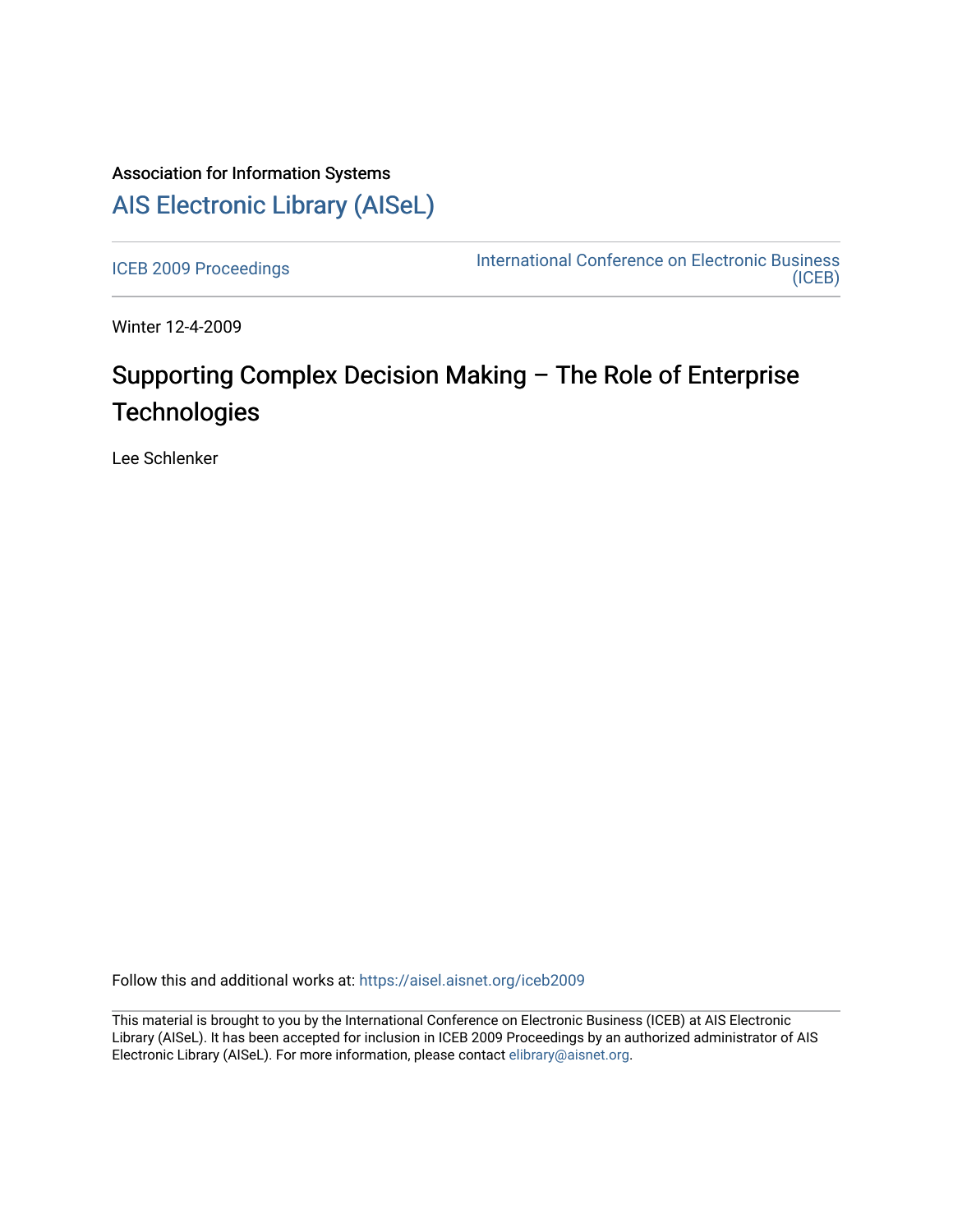## **SUPPORTING COMPLEX DECISION MAKING – THE ROLE OF ENTERPRISE TECHNOLOGIES**

Lee Schlenker

## Department of Economics, Finance, Control The EM Lyon, France schlenker@em-lyon.com

#### **Abstract**

The current economic crisis has been widely viewed as yet further proof of the inadequacy of managerial Decision Support Systems. In spite of a half century of research into business decision making many still question whether information technology has actually improved how management addresses their business challenges. New technologies, rather than facilitate innovative approaches to managerial decision making have more often than not simply reinforced traditional managerial orthodoxies. This paper explores this relationship, and proposes the concept of corporate ecology as a means of enlarging managerial choices while focusing technology initiatives where they can provide measure value to organizations.

**Keywords:** Managerial decision-making, decision support systems, enterprise technologies, corporate ecology

#### **Introduction**

Palladium CEO David Friend [1], like many industry observers, has recently underlined the responsibility of poor decision making in the current economic crisis. This critique is nothing new, for the perceived failures of managerial decision making, as well as the support of the underlying organizational processes, have been under close study for most of the last fifty years. If managers are made and broken by the quality of their decisions, why haven't entreprise technologiess substantially improved the process?

Enterprise technologies enrich the quality of managerial decision making to the extent that they foster a significant change in how management views their business challenges. In our opinion, the current introduction of peer based and social networking applications, like that of functional and process centric applications in the past, will have little impact on how managers take decisions. The following paper introduces the metaphor of *corporate ecology* to help organizations leverage technology to improve the decision making process. The resulting framework encourages managers to survey their organizations as territories that have been staked out from particular experiences and then to design contextual strategies for sustainable future growth.

In the contribution we begin by examining

historical development of research on decision-making and Decision Support Systems (DSS). Building upon this analysis we will then focus on the concept of bounded awareness, and specifically on the role that enterprise technologies have played in shaping managerial expectations and behavior. We will introduce the concept of corporate ecology as an operational framework to capture the importance of context in shaping pertinent management options. The paper will conclude with a discussion of how these considerations are being addressed as we apply this framework in our research for the Leading Edge Forum (LEF)

#### **Managerial decision making**

According to Keen [2] the roots of contemporary research on organizational decision making can be traced back to the early 1960s to the conceptual work at the Carnegie Institute of Technology while those of Decision Support Systems can be found in the projects on interactive computer systems undertaken by the Massachusetts Institute of Technology .

Hackathorn and Keen [3] have suggested that subsequent research has focused on three types of managerial decision making. Independent (or "high noon") decision making occurs when an individual alone assumes responsibility for gathering the necessary information and making decisions. Sequential interdependent decision making involves a workflow in which an individual makes a decision to address part of a larger problem, and then passes it on to another. Finally, the authors define pooled interdependent decision making in which all the participants work together throughout the decision making process.

Kahnemann [4] noted, when accepting the Nobel prize for economics, that the distinction between intuition and reasoning has been a topic of constant discussion and debate over the last three decades (see Sloman [5]; Stanovich [6]; Stanovich & West [7]). A general consensus has emerged of the general characteristics of these two concepts which Stanovich and West have labeled System 1 and System 2. The managerial skills generally associated with intuition (System 1) are automation,<br>associativity, and perception. The mental associativity, and perception. The mental characteristics associated with reasoning (System 2) tend to focus on deliberation, replicability, and control.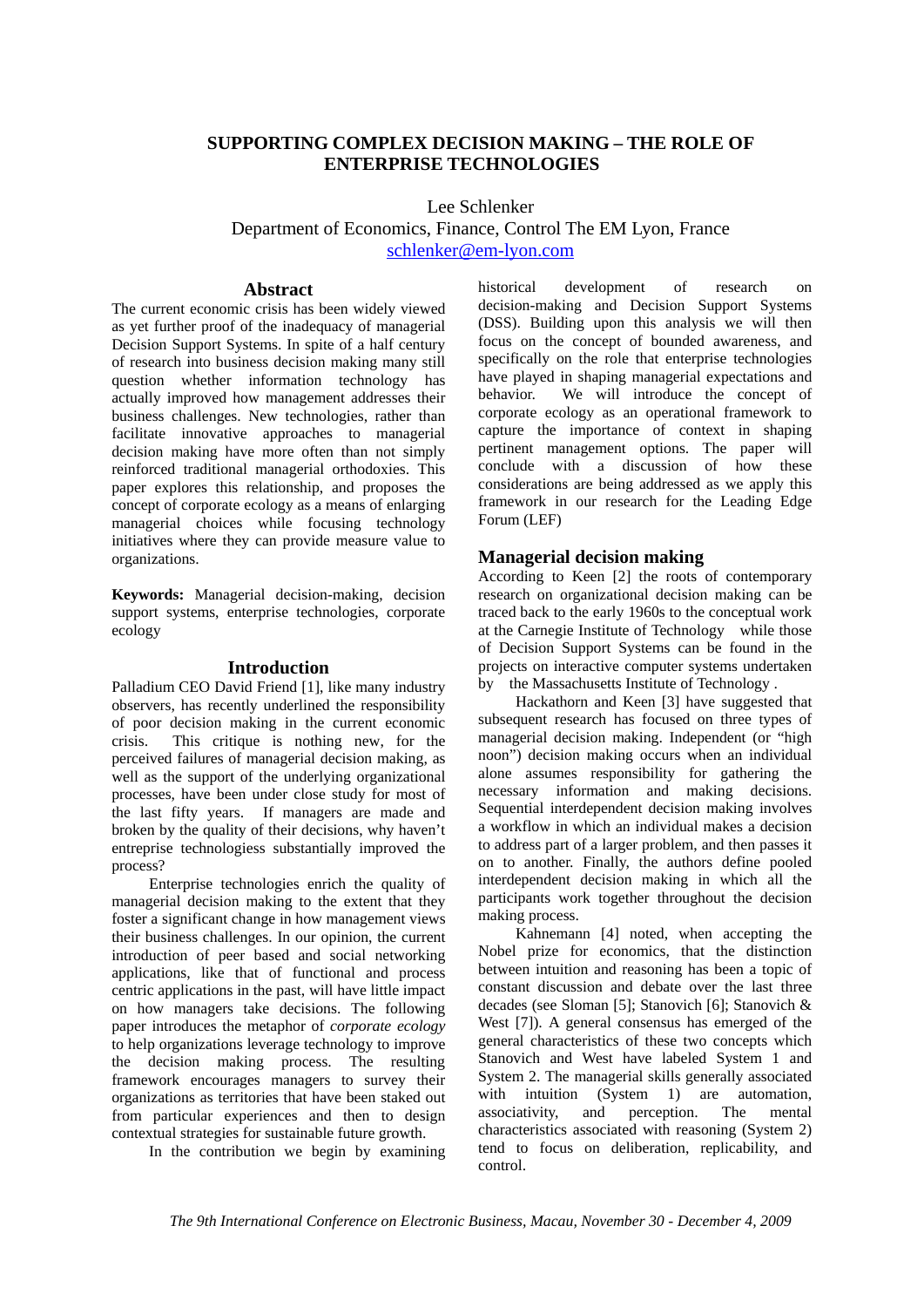Dawes [8], based on his case study of the graduate application process, was one of the first to demonstrate that linear models produce predictions that are superior to those of experts across an impressive array of domains. Bazeman and Chugh [9] have suggested that System 2 thinking can be leveraged to reduce System 1 errors by explicitly addressing managerial attempts to simplify organizational complexity.

Rather than trying to modify a decision maker's thinking from System 1 to System 2, recent research on behavioral economics has suggested that changing the organizational environment to facilitate intuitive thinking (System 1) can improve the process. These recommendations provide the principal focus of Thaler and Sunstein's [10] propositions in their work *Nudge*.

 This theme of enhancing the managerial view of the organizational environment has been a principal tenet of Decision Support Systems. According to Klein and Methlie [11] the original DSS papers were published by Ph.D. students or professors in business schools who had access to the first time-sharing computer systems: Project MAC at the Sloan School, the Dartmouth Time Sharing Systems at the Tuck School' and in France at HEC.

Doctoral research by Scott Morton [12] demonstrated that managers benefited from using a computer-based management decision system. Keen [12] later defined a decision support as "a problem-solving aid that either lowers the cost of carrying out an existing mode of analysis or encourages the individual to increase his or her level of reaction from routine to adaptive or adaptive to fundamental."

Sol [13] has suggested that the definition and scope of DSS has in fact evolved in response to both the evolution of business challenges over the years. In the 1970s DSS was described as "a computer based system to aid decision making". In the late 1970s the DSS movement started focusing on "interactive computer-based systems which help decision-makers utilize data bases and models to solve ill-structured problems". In the 1980s the focus on DSS shifted to providing systems "using suitable and available technology to improve effectiveness of managerial and professional activities".

By the 1990's DSS faced a new challenge in the design of intelligent workstations. Today the intention and the scope of Decision Support Systems are commonly classified using Power's five tiered typology [14] [15]: communications-driven, data-driven, document driven, knowledge-driven and model-driven decision support systems. Decision Support Systems seem to mirror the objectives of the larger information architectures around them.

#### **Bounded Awareness**

The implementation of Decision Support Systems are to a large degree based on the assumption that managers are both capable and willing to use information to make rational decisions based on best case scenarios. The validity of this basic assumption has long been contested by a number of sociologists who argue that human perception is inherently bound by organizational context. Herbert Simon [16], among others, has argued that in fact, "human rationality is very limited, very much bounded by the situation and by human computational powers". Schkade and Kahneman [17] categorized human proclivity to willingly make judgments based on imperfect information as a "focusing illusion". Chugh and Bazerman [18] have suggested that this bounded awareness is a phenomenon in which individuals do not "see" accessible and perceivable information during the decision-making process. They suggest that this "focusing failure" results from a discrepancy between the information needed for a good decision and the information commonly used in managerial decision making. .

Enterprise technologies, rather than enhancing a manager's ability to locate, leverage, and share critical information, have often hampered managerial insight by imposing a number of stringent boundaries on the decision-making process. One such boundary can found in the successive generations of enterprise technologies that have privileged certain types of information over others in describing organizational realities. Enterprise technologies can be best understood as the implementation of information technologies to capture the information necessary to achieve an organization's operational goals. These technologies define the role of information technology inside the organization, the supports used to capture and process the targeted information, and the transactional processes needed to implement new technologies in response to changing organizational needs.

Four distinct generations of enterprise technologies have been deployed in business over the last thirty years to improve management's understanding of the organization and its market [19]. Functional architectures have provided management with conceptual models describing enterprise roles, interactions and expected results based on industry norms. Process- centric applications enlarge the notion of best practice to propose standard methodologies for shaping organizations across functions and divisional units to optimize the flow of information, goods, and investments. Extended Enterprise architectures are attempts to capture the exchanges of loosely coupled networks of firms to deliver a cohesive set of products and services offerings to a given market. Finally, social media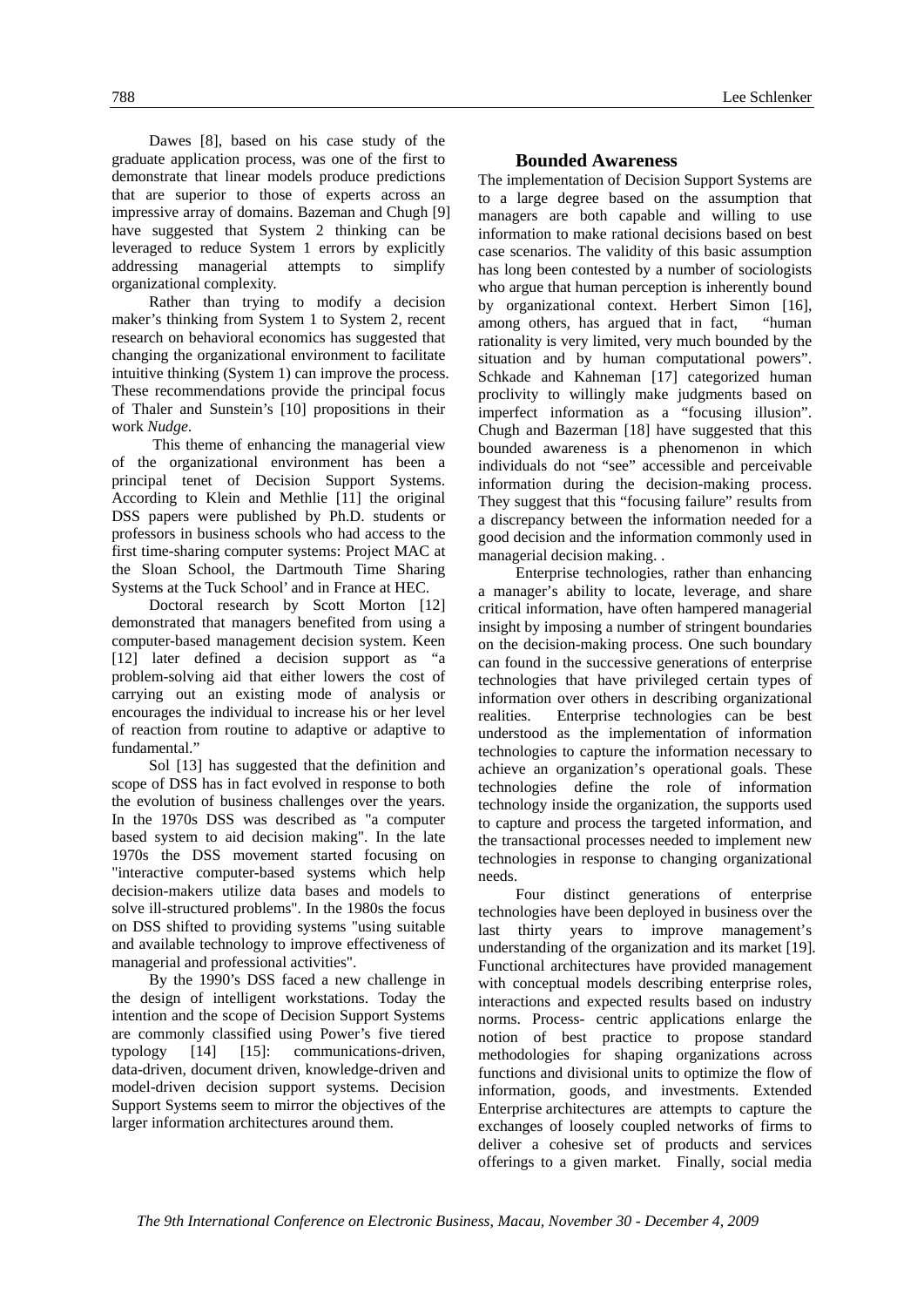based applications use Internet- and mobile-based tools to capture unstructured data through and user interaction to focus on opinions, insights, experiences, and perspectives.

Each of these enterprise technologies has introduced a specific set of technical and organizational considerations that challenge how managers do and should take decisions. To begin with, their design blurs to various degrees the distinctions that separate the organization from its eco-system, not to mention that between employees and customers. These applications encourage collaboration, but provide few clear rules of engagement for influencing effectiive managerial participation in the business. The key performance indicators produced by these applications gauge the weight of culture and informal organization differently in explaining why certain organizations outperform others. Finally, their use tests the foundations of managerialism: What role should command and control play in organizations held together essentially by perceptions of common interest?

A second perceptual boundary can be found in the models that decision makers have used over the years to frame organizational realities. Management as a science, as F. Taylor demonstrated, assumes that business is essentially about "simple" challenges in which the problems are well understood, and for each problem there is "one best way" to move the organization forward. The role of information technology has been traditionally to structure organizational activities into standard processes, and to record progress towards the mean. A customers, organizations, and markets mature, the nature of the problems managers face has evolved substantially. As management has turned its attention to new products, services and markets, managers face the less empirical, less linear challenges of optimizing organizational resources. The role of information technology in supporting the decision making process has shifted accordingly to address supply chain issues around enriching physical, financial and/or human resources.

Stacey [20] and Snowdon [21], among others, have argued managers are increasingly confronted with complex challenges that defy the very principles of scientific management. They argue that the nature of the challenges differ from those addressed previously: even if there exists a broad consensus concerning today's business challenges: launching new products, improving market share, enhancing organization productivity, the "best" answers to these challenges have eluded the experts. In complex markets, traditional IT architectures seem unable to effectively support managerial decision making. In fact, systems prescribing best practices of process control, cost cutting, standardization often

create more problems than they solve. These situations seem to require complex adaptive systems that focus managerial attention on the degree of certainty and level of agreement concerning each issue.

For many managers, the very idea of straying from the beaten track of global best practices seems both counterproductive and counter intuitive. After all, if the introduction of process centric support systems has worked in the past, why shouldn't it work in the future? Yet, if many managers introduce technologies that simply reinforce existing managerial orthodoxies, the meager results are often gained at the expense of personal engagement, creating a vicious circle of bottlenecks, disengagement, and disillusionment.

A third conceptual boundary can be found in the very categorizations that decision makers perpetuate to deal with organizational challenges. Commonly referred to as the company culture, employees and organizations are greatly influenced by previous experience. Proponents of social network analysis suggest several reasons behind this organizational reality. To begin with, in business everything is connected: managers and employees alike are influenced by the successes and failures of their colleagues. Although managers deploy methods, technology and directives to enhance authority, knowledge, and energy, the results depend less on each initiative than on the relationships that characterize each organization. Company culture is often judged as an obstacle to organizational change, often rightly so when initiatives contest the nature of the existing relationships.

Potentially, the practice of management offers a much wider range of possibilities than traditional management theory suggests. For the purposes of our own research, we have defined management as a series of decisions taken to enhance the impact of organizational knowledge, influence and engagement [22]. Knowledge can be enhanced either for the individual or for the organization; it can be seen to either codified or embedded. Influence can similarly be concentrated or diffuse, strategic or opportunistic. Engagement can be either be fostered extrinsically or intrinsically, instrumentalized or based on ethical considerations. Why do decision support systems always seem to favor only one set of remedies?

If a manager's job is to add value to his organization, which paths lay open to move the organization forward? Choosing a pertinent path requires understanding how company culture has impacted organizational performance in the past. Managers need to explore how the interplay between managerial choices, technological initiatives and personal engagement has marked their organization. Organizations need to look past traditional decision support systems to the types of business challenges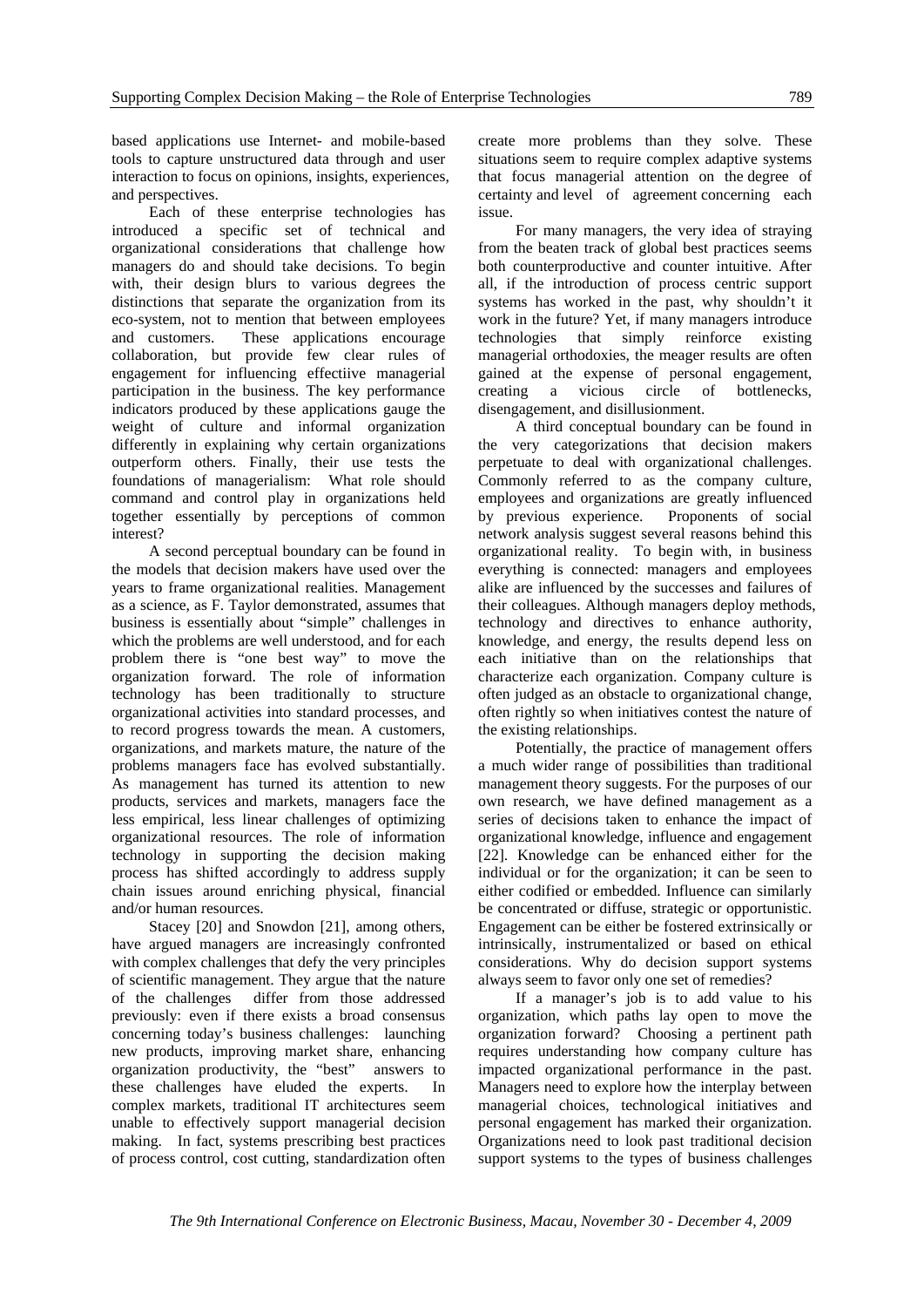that their managers are facing, and to implement technological solutions that directly address the problems at hand. Finally, the solutions, rather than reinforcing the current managerial paradigms, need to be sufficiently dissonant to permit the organization to grow. If creativity, engagement and energy are the cornerstones of innovation, the very the foundations of managerial decision making need to be periodically reset.

#### **The Framework of Corporate Ecology**

Behind the concept of Corporate ecology lies a three dimensional framework designed to help managers refocus attention on the contextual factors that explain the success and failure of decision support systems in enhancing organizational performance. The accompanying toolbox can be used both as a descriptive model for understanding how organizational experience has bounded current performance and as a prescriptive framework for successfully leveraging information technologies in the future. Let's first explore the context and the dimensions of the model, then explore why similar information architectures produce quite different results, and finally examine how this methodology can improve managerial decision making.

The potential of organizational performance is determined as much by the past as by the future. Organizational performance can be visualized as two concentric circles: one representing where the organization is today given current constraints and the other defining where the organization could be if its resources were used to their full potential. Management involves taking decisions of how to best close the gap between the two.



#### *Corporate Ecology: moving "forward" to fulfilling organizational potential*

Rather than reducing business decision making to an organizational chart of well defined functions or as a set of processes that need to be optimized, the objective here is to deepen management's understanding of how experience, context, and vision have molded their territories over time.

In the framework of corporate ecology, three dimensions provide potential paths between where organizations are and where they could be. In understanding how the context, experience and vision of each organization have mutually shaped the reality of these roadmaps, the framework encourages managers to develop a realistic view of the expanse and the complexity of the organization in which they work:

- The application of management principles draws attention to which practices have produced measurable results in the past.
- The implementation of technology projects helps capture, examine, and automate common administrative tasks.
- Interactions with people customers, employees, colleagues and shareholders – provide the passion and innovation needed to give meaning to work.

As important as each of the dimensions may be, managers that focus too narrowly on any one to the exclusion of the others draws managers inevitably off the track of success. The introduction of new decision support systems in an organization inevitably influences, and is influenced by existing management practices and levels of personal engagement. As might be expected, the implementation of global best practices that neglect the organization's past experience are likely either to be ignored or worse produce negative results.



*Diminishing returns: when doing more produces less* 

More surprisingly, technological choices that simply reinforce existing business practices or cultural norms are more likely to rigidify the existing boundaries than stimulate profitable growth. Economists have called this phenomenon the law of diminishing returns: as investments in any one area increases productivity growth proportionality decreases. Rather than provide a road forward to help an organization grow, new technologies can somethimes hinder productivity through a vicious<br>circle of bottlenecks, disengagement, and circle of bottlenecks, disengagement, and disillusionment.

When we speak of improving managerial decision making, we are focusing on the manager's role in designing and implementing targeted strategies to enrich organizational performance.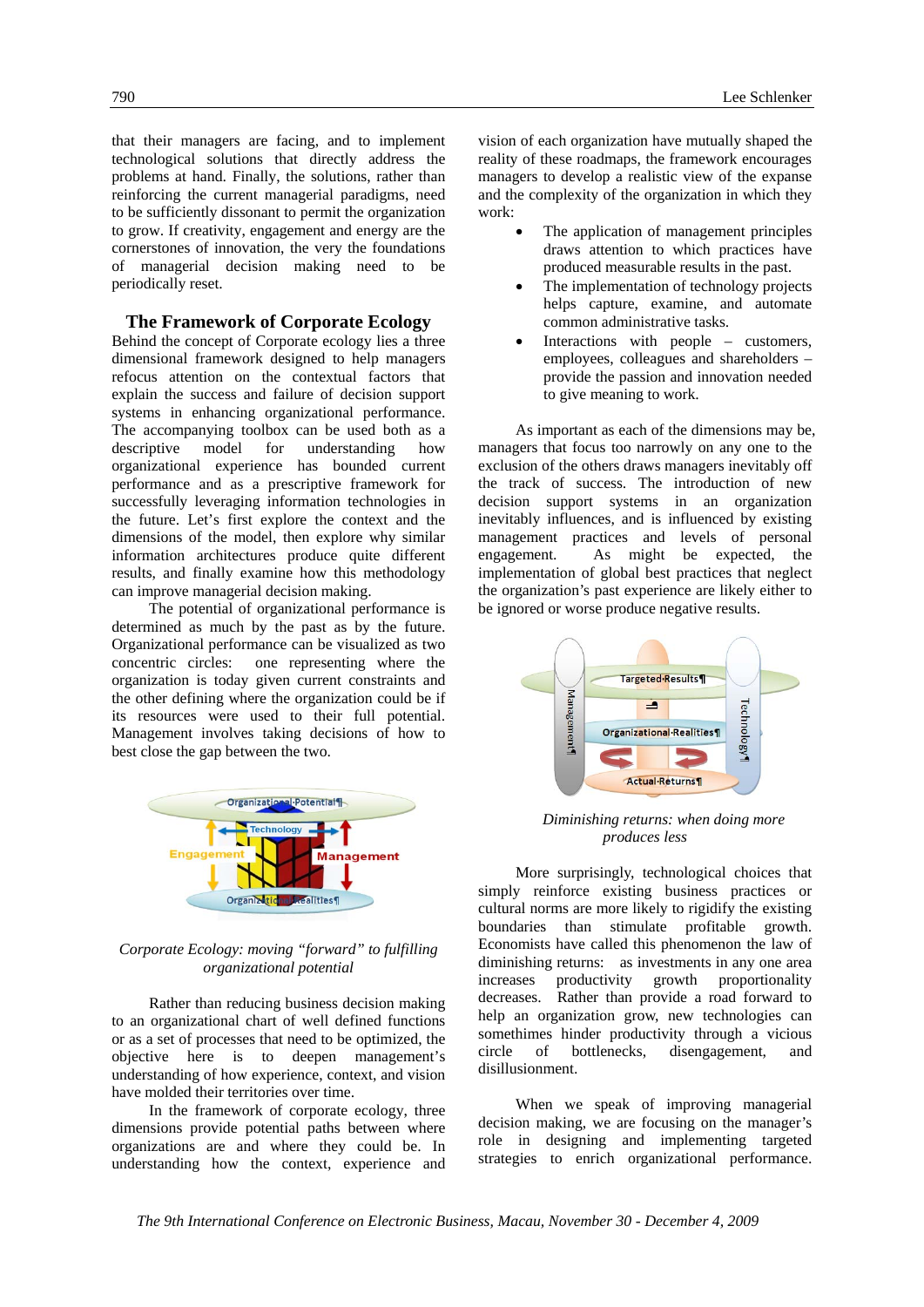Although there is panoply of potential options available to foster growth, very few will make sense in the context of a particular organization. Understanding the distinctive contours of each territory will be fundamental in charting a road forward in today's economic climate of depleting resources and diminishing returns.

For many managers, the idea of not doing more of the same can seem both counterproductive and counter intuitive. That said, in the right conditions the introduction of new technologies can provide the dissonance necessary to encourage employees and their managers to reach for a new equilibrium closer to the organization's potential.

Although corporate ecology can be compared in many ways to environmental science, its focus on managerial choice justifies its use in business. The goal of corporate ecology is not to take people out of the equation through the progressive adoption of technology and management, but to use information technology to anchor the human resource in the heart of the enterprise. Decision making is inherently a human exercise: the value of individual input is critical in difficult economic conditions when time tested recipes no longer produce the desired results. People purchase technology, people input the data, and people interpret the results. Since human interaction also shapes stakeholder behavior, improving the depth and breadth of managerial perception can go a long way in reinforcing the value proposition of Decision Support Systems.

#### *How does corporate ecology differ from traditional management approaches?*

Before turning our attention to how this framework can be used to guide future managerial choices, it is important to explain how "corporate ecology" differs concretely from existing management frameworks. Our research attempt to goes beyond simple catalogue of managerial practices or proposing a normative model of future technological options, we have attempted to provide the contours of a cohesive roadmap to improve managerial decision making. Four guiding principles: singularity, path dependency, bandwidth and the value of dissonance set corporate ecology apart from traditional and "scientific" approaches to management.

The principle of singularity suggests that successful business practice is a lot "messier" than the principles of best practices and "one best way" would suggest. Management, especially in times of economic difficulty, is primarily a question of focusing on what is essential in moving an organization forward. Corporate ecology proposes that it is essential to take a hard look at how your employees, your sponsors, and your customers

behave in reality rather than playing lip service to idealised models of how business should be run. In reality, business is about dealing with problems that defy simple answers, accepting that work is a lot more complex than we would like it to be, and that neither our customers nor our colleagues are wholly rational decision makers. In such contexts there is no universal one best way of moving forward, just better ways than others to foster pertinent decision making.

As managers realize each time they are faced with implementing global best practices, businesses can rarely start from scratch. Their history, culture and experience opens some doors while closing others. Technology options may be sound in theory, but their impact will be inevitably influenced by the dominant management practices. Social scientists suggest that in an increasingly interconnected economy the growth of teams, organizations and markets is inherently dependent on initial conditions. Corporate ecology takes on board this principle of "path dependency" to explain why even the best designed technology projects can go wrong.

The principle of "bandwidth" suggests that managerial discretion is much broader that most managers think. This gap between conceptual models and actual practice opens up a larger pool of initiatives than theories of "global best practice" suggest. A wide variety of value propositions can be formulated around new management practices, technology implementations or personal engagement. Mangers need to recognize that global best practices aren't the only rational option, let alone the best option available. The choices that make sense will fit more easily into the organizational context than into a consultant's handbook.

Finally, the principle of dissonance suggests that management solutions are rarely found in models. They are more likely to emerge from inquiry into why managers have problems with applying their principles consistently. If controlling risk and deviance were the only goals of management, the current economic crisis would be yet another proof that managers are doing a very poor job. Managerial innovation and risk go together: innovation is all about appreciating that improving performance requires accounting for the risk of moving forward. On the one hand, forcing employees to "toe the line" can be both illusive and useless in adding value to the organization. On the other hand, behavior that deviates from the norm can be a real source of innovation if we understand how it reflects individual perceptions of organizational practice and experience. Experimentation involving new approaches to management decision making is inherently risky, yet fundamental in helping an organization move from where it is to where it could be if it used all available resources to their full potential.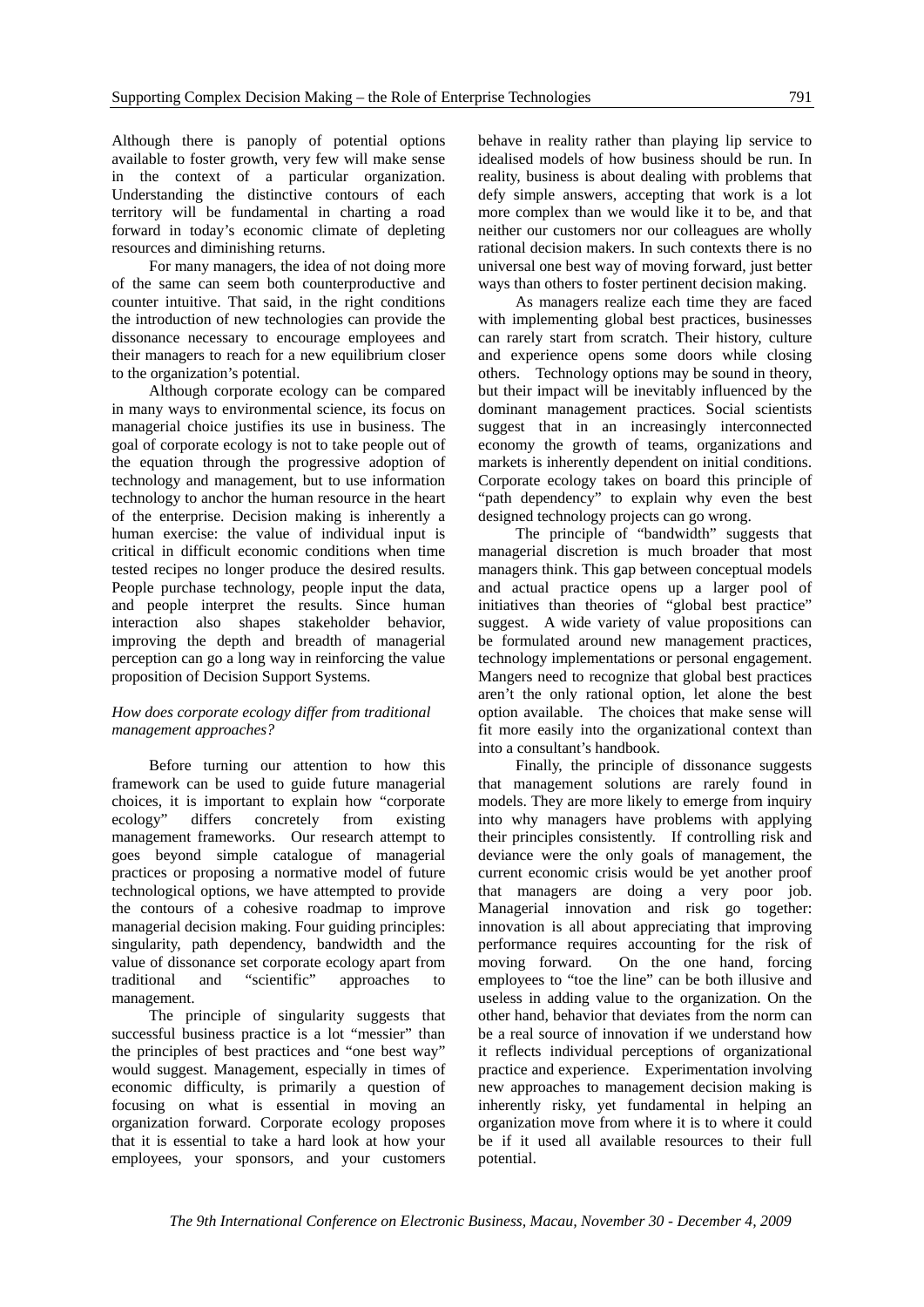#### *Putting the framework into practice*

In dealing effectively with the organizational issues that challenge the business today, we are suggesting that management would be wise to refocus its attention on the larger implications of how Decision Support Systems have influenced and are influenced by persistent managerial orthodoxies.

In our current research project on "Rethinking Management and Employee Engagement" at the Leading Edge Forum [23], we have proposed a mindset around the concept of corporate ecology to focus managerial attention on a roadmap for growing their business towards their organization's full potential. As part of our project team's research, we are currently producing a workbook that synthesizes the operational activities and tasks that can help organizations put our recommendations into practice. The implementation of the framework involves three processes: 1) surveying organizational resources, 2) projecting the growth of the eco-system and 3) personalizing the return on investment for the organizational stakeholders. Let us quickly look at each in terms of their major themes, objectives, and likely outcomes.

LEF's project team is putting together a number of simulation games, visioning exercises, and group worksheets to explore managerial perceptions of the nature of the gap between current organizational realities and organizational potential. These activities are designed to identify the coherence of existing technological architecture, the degree of organizational fitness of existing Decision Support Systems, as well as the managerial perceptions of the strengths and weaknesses of the current deployments. The desired outputs of this process are a general consensus around the nature of the contextual challenges in leveraging information technologies more effectively.

The results can then be mapped back to the three dimensional model of corporate ecology to uncover the realistic paths for improving the decision making process. .A second set of activities involves projecting future scenarios for exploiting organizational data in enhancing organizational performance. Project exercises here include focus sessions and group work with subject experts, peers and/or customers depending on the nature of the challenges to be addressed. The overriding goal is to provide an operational roadmap that recognizes the unique position of the organization and the actionable steps that will enrich performance. Deliverables here include the specific knowledge, actions, and metrics needed to deal successfully with the targeted challenges.

A third set of activities involves contextualizing the return on investment for organizational stakeholders. Here the group's work focuses on encouraging managers to appropriate the roadmap in the form of personal visions that reveal individual action points, expectations, metrics and payback. The implementation activities here are monitored and then mapped back to the organizational challenges to help management visualize the impact of the ongoing projects on organizational performance. The goal here is to manage expectations and to produce a structure of testimony and feedback that can demonstrate the personal value of each investment.

#### **References**

- [2] Keen, P. G. W. (1978). Decision support systems: an organizational perspective. Reading, Mass., Addison-Wesley Pub. Co.
- [3] Hackathorn, R.D., Keen, P.G.W (1981), "Organizational Strategies for Personal Computing in Decision Support Systems", MIS Quarterly, Vol. 5 pp.21-7
- [4] Kahnemann (2002), Maps of Bounded Ration ality: a perspective on intuitive judgment an d choice, Nobel Prize Lecture, December 8, 2002, found at http://nobelprize.org/nobel\_pr izes/economics/laureates/2002/kahnemann-lectu re.pdf
- [5] Sloman, S. A. (1996). The empirical case for two systems of reasoning.Psychological Bulletin, 119,3–22
- [6] Stanovich, K. E. (1999). Who is rational? Studies of individual differences in reasoning. Mahweh, NJ: Erlbaum.
- [7], Stanovich K.E.and West R.F. (2000) Individual Differences in Reasoning: Implications for the Rationality Debate? Behavioral and Brain Sciences 22 $(5)$
- [8] Dawes, R. M. (1971). A case study of graduate admissions: Application of ... Graduate student success in psychology. American Psychologist , 33, 1083–1093
- [9] Bazerman, M.H. and Chugh, D. (2005). Bounded Awareness: Focusing Failures in Negotiation. Thompson, L. (ed.), Frontiers of Social Psychology: Negotiations. College Park, MD: Psychology Press.
- [10] Thaler R.H., and Sunstein C.R. (2008) Nudge: Improving decisions about health, wealth, and happiness. Yale University Press, New Haven, CT, 2008, 293 pp
- [11] Klein, M. R. and Methlie L. B.. Knowledge-based Decision Support Systems with Application in Business. (2nd ed.). New York, NY: John Wiley & Sons, 1995 '.
- [12] Scott Morton M.S. (1971), « A Framework for Management InformationSystems », Sloan